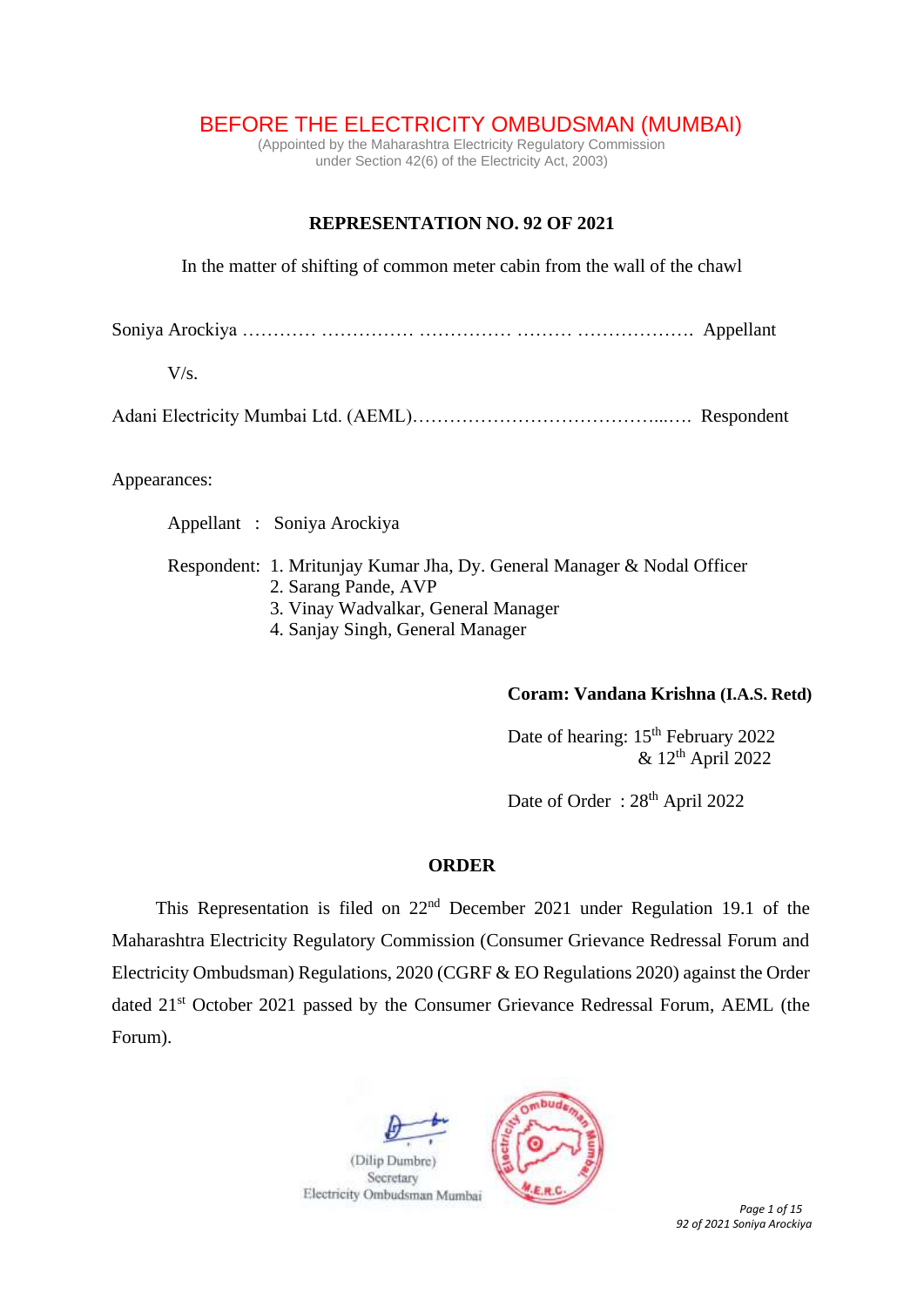2. The Forum, by its order dated 21.10.2021 has rejected the relief claimed by the Appellant in grievance application in Case No. CGRF07009/2021 being non maintainable as the grievance agitated does not come under the definition of 'Grievance' as per Regulation 2.1 (e) of the CGRF & EO Regulations 2020.

3. Aggrieved by the order dated 21.10.2021 of the Forum, the Appellant has filed this Representation which is taken in brief as under: -

- (i) The Appellant is Residential Consumer (A/c.No.151565671) having meter No. 10067068 at Room No.17, Road No. 1, Maulana Chawl, Church Pakadi, Sahar Village, Andheri (East), Mumbai, for the past 26 years.
- (ii) There are two other Consumer accounts viz. 151114491 and 151572061 bearing Meter No. 86648720 and 8557595 respectively, owned by her mother Mrs. Mary Elavarasi Arockiya of which NOC for representation has been produced along with the appeal.
- (iii) There are 17 meters in the meter cabin of which three meters belong to the Appellant, as mentioned above, which was set up two decades ago. The condition of the wall is not good, and it is more damaged due to installation of meter cabin. The Appellant, solely, has been bearing the burden of repair and maintenance of the meter cabin on her own cost for past 20 years.
- (iv) The Respondent has failed to understand that repairing of the wall, which is 20 years old and at the verge of collapse, is necessary and for that shifting of meters is eminent. This issue has not been resolved by the Respondent. There is likely danger to the residents of the Appellant's premises in the event of not shifting the meters and collapse of wall.
- (v) After the Appellant filing her grievance with the Forum on 28.07.2021, the Respondent, to avoid consequences for shortcomings in their services, built a box around the meters on the wall, which was done after many hardships, and constant follow ups.

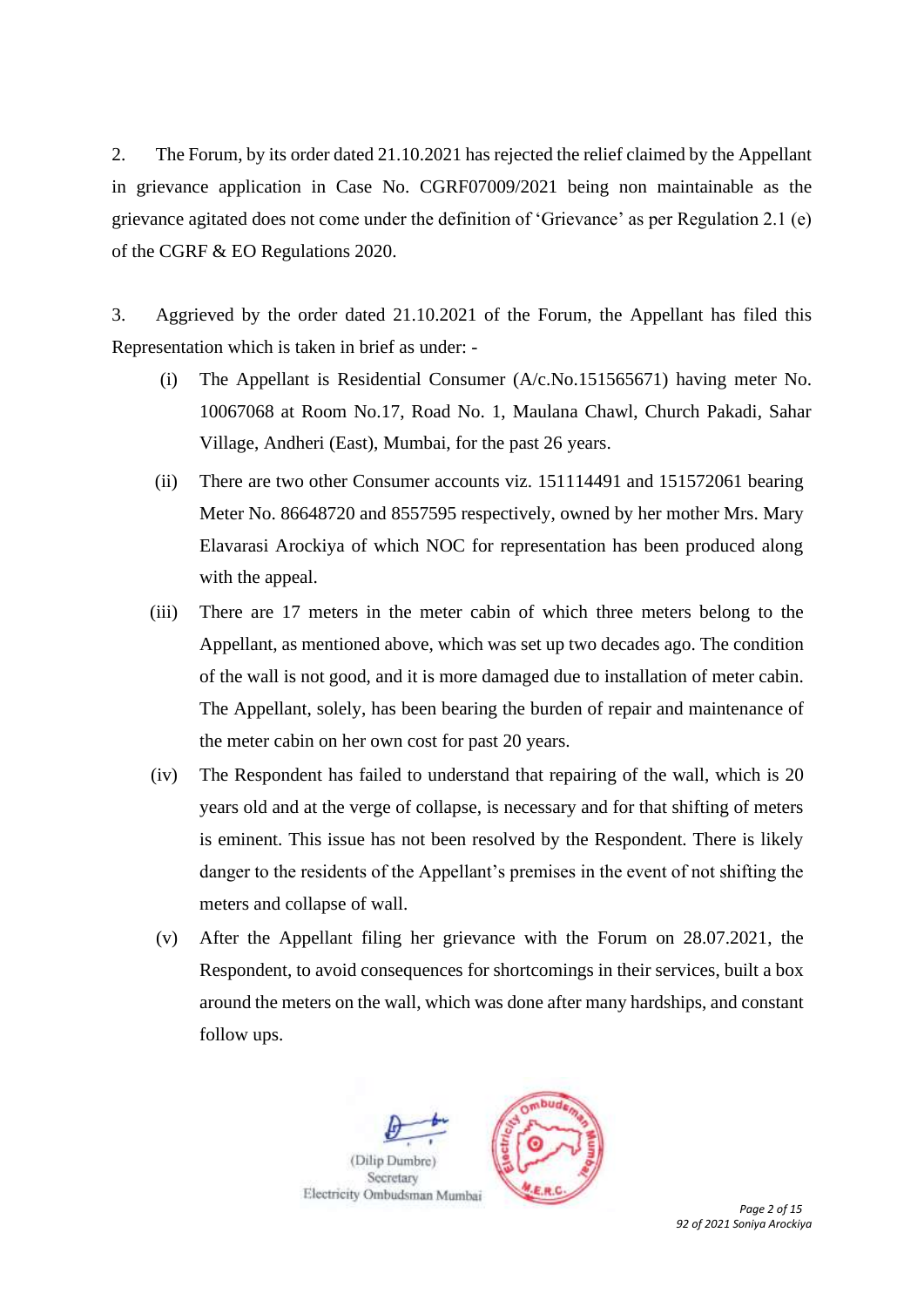- (vi) As per the Central Government Notification of consumer rules [G.S.R 818 (E)] at pt. no.5(15) which states that "*If the meters are installed outside the consumer premises, distribution licensee shall be responsible for safe custody of the meters*."
- (vii) In order to remove the meters from her wall, the Appellant had to pursue all the meter owners to submit their requests for shifting of meters to a safer place. Even after the request was accepted by other meter owners, the Respondent showed its inadequacy in the quality, nature, and manner of performance. However, after manipulating the other meter owners and turning them hostile at the last moment, the Respondent did not shift the meter cabin.
- (viii) The condition of the wall is dilapidated, the wall should be built immediately before any disaster happens. The Appellant had ordered bricks and cement which is still lying outside the house which has cost her financially as well as mentally.
	- (ix) There are various instances in which the Appellant has suffered from electric current flowing through the wet walls or metal portions keeping her life and her family member in constant danger. Ironically, the Respondent states that the risk of life will prevail till, the other slum dwellers accept to shift their meters which are not its responsibility in the first place.
	- (x) The Respondent visited the site and cited danger to the life and property for which they gave notices for disconnection. The supply was disconnected for 6 days in the name of resolving the issue, which they ultimately failed to understand. Moreover, the Respondent is trying to create an enmity between the other slum dwellers stating that it was because of the Appellant that the meters are necessarily be shifted. The Appellant fulfilled all obligations as per law to assist the Respondent in their duties.
	- (xi) The Appellant and her mother submitted Form 16.1 for shifting of their meters on 11.04.2021 however no work carried out by the Respondent till date. The Respondent is burdening the Appellant to provide space for 14 meters which is not her responsibility.

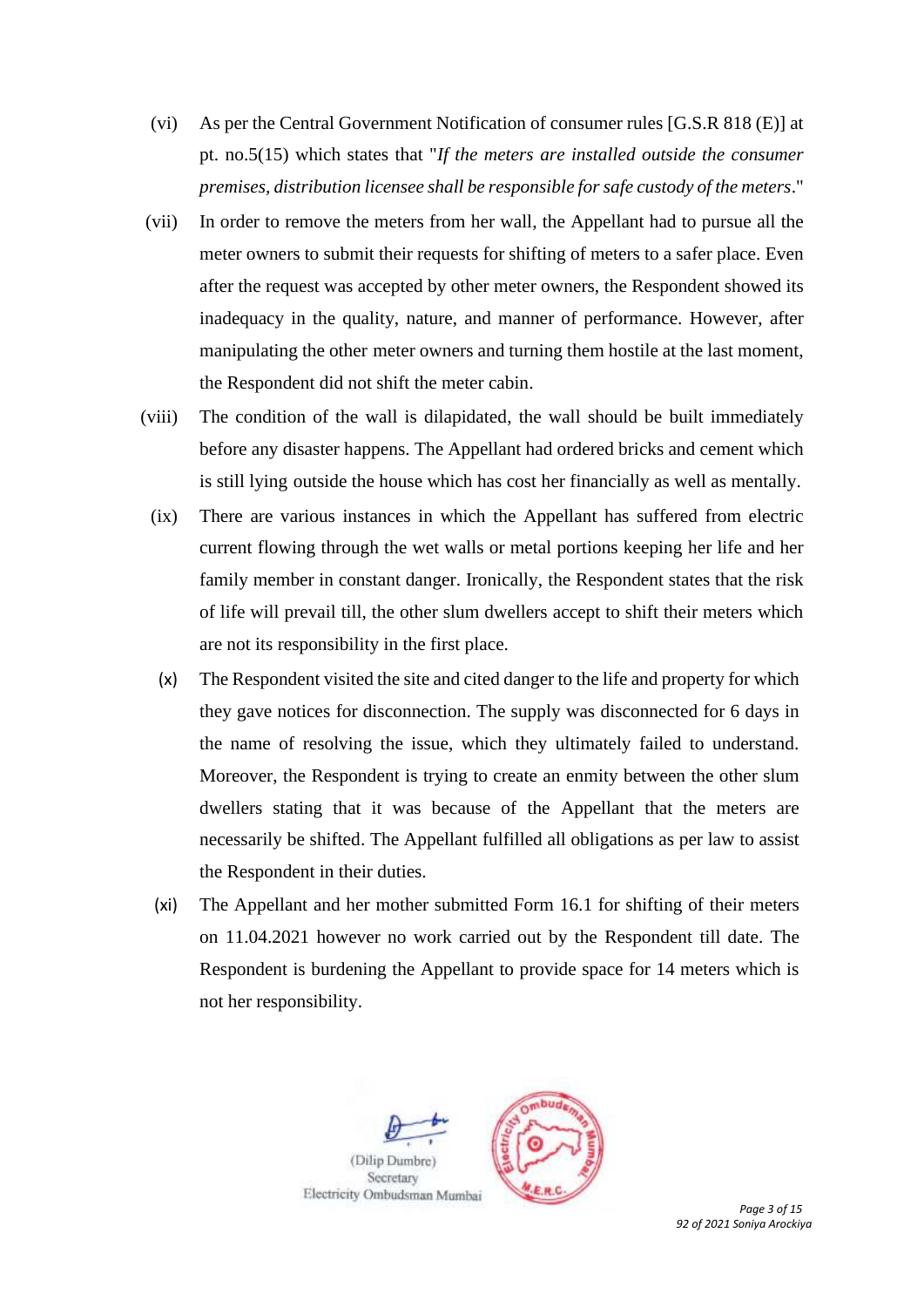- (xii) The Respondent sent disconnection notices on 10.06.2021 for revamping/ rewiring of the meters but it did not give a thought of shifting 14 meters from her wall to a desired location.
- (xiii) There are complaint letters from Mr. Pramod Nalawade and Mr. Pradeep Pushwal (residing in the same vicinity) to the Electricity Ombudsman, the Commissioner of Police, Mumbai Division, and the Senior Police Inspector of Sahar Airport Police Station regarding non-cooperation of 14 meter owners.
- (xiv) The Forum, by its order dated 21.10.2021 has rejected the relief claimed by the Appellant in grievance application. The Forum failed to understand the real problem about hazardous condition of the wall and the negligent act of the Respondent officials which is not only a violation of her right as guaranteed under Article 21 of Constitution but also an offence. The Forum failed to see how the area where the cabin is refurbished is prone to flooding as the revamped cabin is not waterproof and is a danger to life and property. The Forum failed to understand that the Appellant did not give permission for installing their meters on her wall/ property.
- (xv) The Forum also mentioned that the 'shifting of meters' is not considered as "Grievance". However, as per the Central Government Notification of consumer rules the Electricity (Rights of Consumers) Rules, 2020 at Pt. No.4(1) (a) which states that
	- *"4. Release of new connection and modification in existing connection. - (1) The distribution licensee shall prominently display on its website and on the notice board in all its offices, the following; namely:- (a) detailed procedure for grant of new connection, temporary connection, shifting of meter or, service line, change of consumer category, enhancement of load, reduction of load or change in name, transfer of ownership and shifting of premises etc".*

So, if the distribution licensee has to mention the procedure of shifting the meter, then it should also be considered under grievance as per the Electricity (Rights of Consumers) Rules, 2020.

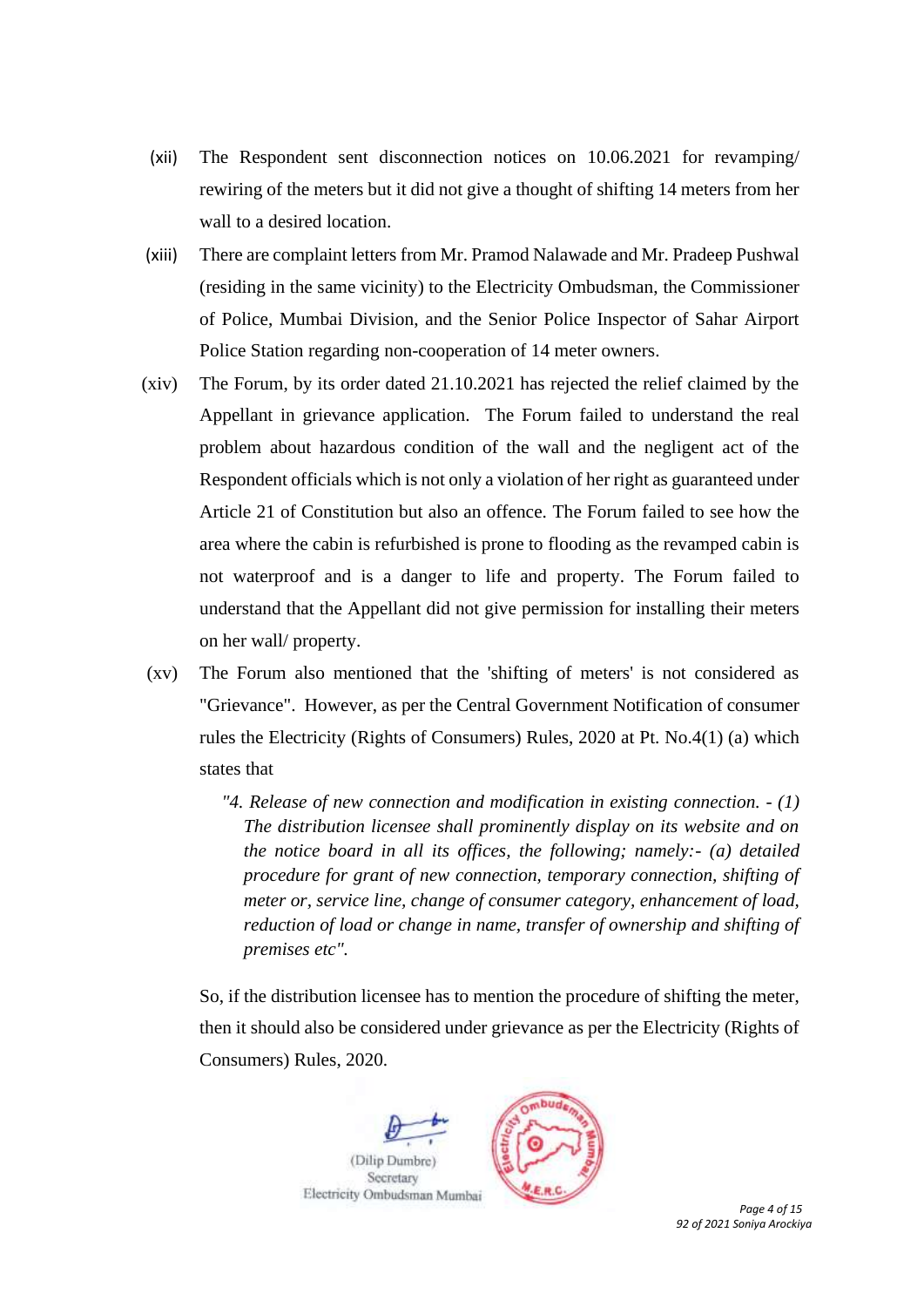- (xvi) The Appellant prays in the instant Representation that the Respondent be directed:
	- a) To shift the other 14 meters to their respective consumer's wall.
	- b) To take permission as per the owners of respective meters.
	- c) To pay compensation of Rs.15,00,000/- towards the non-permission for installing the meters on her property wall, and also for mental harassment caused due to their inadequacy in service.
- 4. The Respondent has filed its reply dated 29.01.2022 which in brief is as below:
	- (i) The Appellant has filed the present Representation being aggrieved by the order dated 21.10.2021 passed by the Forum, inter-alia related to removal of 3 (three) meters at a location shown by her and to remove other 14 (fourteen) meters of other consumers from the Appellant's wall.
	- (ii) The Respondent craves leave to project certain "Preliminary Submission" in the following paragraphs, for canvassing the legal and correct context, necessary for proper adjudication by this Hon'ble Authority.

#### **Preliminary Submissions: -**

At the outset, the Respondent repudiates entire allegations as made by the Appellant as the same is unfounded and nothing shall be deemed to be admitted unless same is specifically admitted hereunder.

(iii) That the grievance regarding shifting of meter is not covered under the definition of 'Grievance' in Section 2.1 of Maharashtra Electricity Regulatory Commission (Consumer Grievance Redressal Forum & Electricity Ombudsman), Regulations 2006(CGRF & EO Regulations 2006), the Regulations which is superseded by current CGRF & EO Regulations 2020, and the definition of grievance is defined under 2.1 (e) of CGRF & EO Regulations 2020 which is reproduced as below:-

> *"Grievance" means any fault, imperfection, shortcoming or inadequacy in the quality, nature and manner of performance, which has been undertaken to be performed by a Distribution Licensee in pursuance of a licence, contract, agreement or under the Electricity Supply Code or in relation to Standards of Performance of*

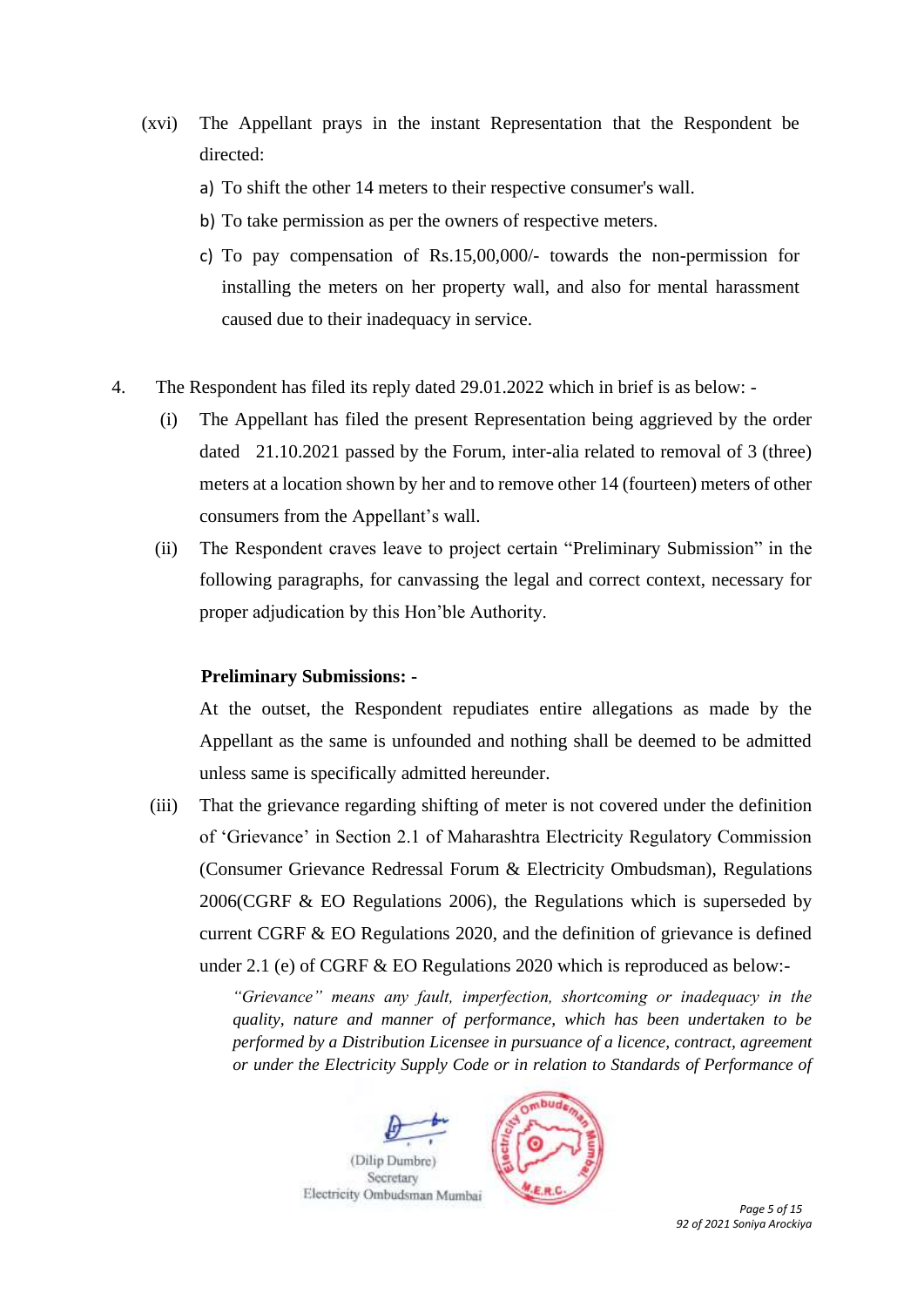*Distribution Licensees as specified by the Commission and includes inter alia Grievances in respect of non-compliance of any Order of the Commission or any action to be taken in pursuance thereof, which are within the jurisdiction of the Forum or Electricity Ombudsman, as the case may be;"* 

It is submitted that, the grievance filed by the Appellant, is in respect of shifting of meters which is not covered under the definition of 'Grievance' as defined in Section 2.1 (e) of CGRF & EO Regulations 2020. Therefore, on this ground only the present Representation is liable to be disposed of being not tenable. In support of the aforesaid contention, the Respondent crave leave to inter alia refer to and rely upon the order passed by this Hon'ble Authority in Representation No.65 of 2019 Machindra Motiram Bhadange V/s. Maharashtra State Electricity Distribution Company Ltd. on record.

(iv) It is submitted that the Appellant has concealed the material facts with malafide intention, the present representation is frivolous and vexatious. With an intention to mislead this Hon'ble Authority, the Appellant has not mentioned even an iota of attempts and the efforts taken by the Forum and the Personnel of AEML and the entire representation is premised on the vague, unfounded, incorrect, and misleading facts.

The Regulation 19.25 of the CGRF & EO Regulations, 2020 provides as under:

*"The Electricity Ombudsman may reject the representation at any stage, if it appears to him that the representation is: (e ) In the case of Grievances, which are: (i) frivolous, vexatious, malafide; (ii) without any sufficient cause; or (iii) where there is no prima facie loss or damage or inconvenience caused to the Complainant or the consumers who are represented by an association or group of consumers: …" (Emphasis Added)*

#### **Submissions of the Respondent:**

That the following pointed submissions are imperative for the proper adjudication of the captioned Representation, and the same may be read in conjunction with the foregoing preliminary submissions, wherever the context so requires.

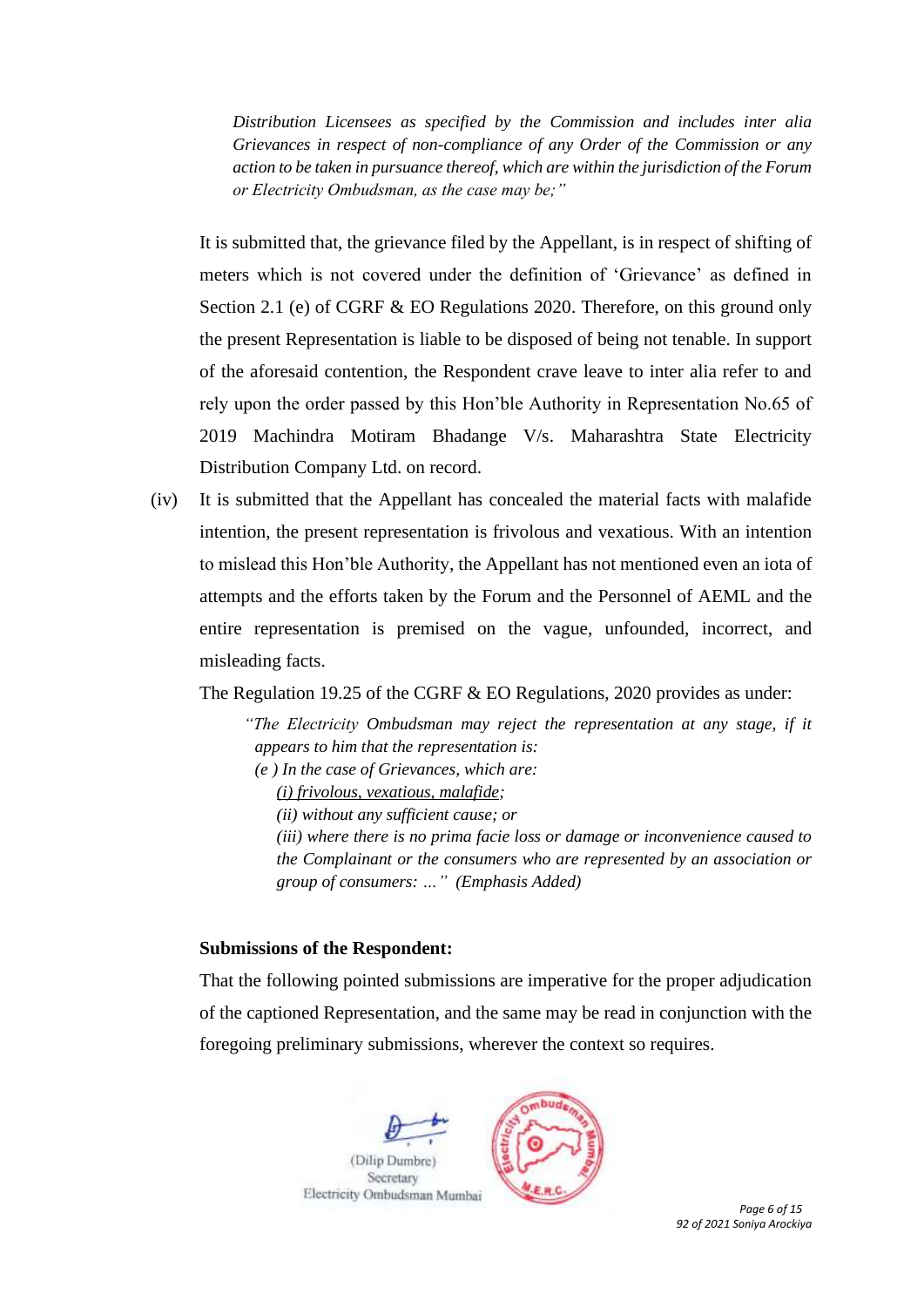- (v) The Respondent has filed detailed reply to the grievance along with annexures, additions submissions before the Forum.
- (vi) That the Appellant is registered consumer of Respondent vide electricity connection CA No. 151565671 under Residential LT- I (B) category installed at A – 16, Maulana Chawl, Church Pakhadi Road No,1, Vile Parle (East), Mumbai 400099.
- (vii) Since beginning the electric meter of the Appellant is installed in the meter cabin on the wall of Mrs. Mary Arockiya Dass. In addition to meter of the Appellant there are 16 nos. of other meters installed in the said meter cabin. It is pertinent to mention that in chawl area due to space constraints and narrow streets and considering the safety issue, the electricity connection to room/s is provided by installing the meter in the common meter cabin provided by the occupants.
- (viii) On 27.01.2021 the Respondent received request of re-board wiring from the 14 consumers excluding the Appellant and Mrs. Arockiya Dass (mother of the complainant). Accordingly, the Respondent visited the site on 01.02.2021 to verify the site and status of meter cabin.
	- (ix) On very next day i.e., 02.02.2021 the Appellant submitted a letter to the Division office of the Respondent that she wants to shift the 14 meters from the existing meter cabin and raised apprehension of short circuit or electric fault; Submerge of meter cabin due to water deluge, inferior condition of wall, on which presently meter cabin is installed.
	- (x) Based on observation during the site visit, the Respondent issued notice to Appellant and all consumers inter alia intimating them that their connection is liable to be disconnected as the meter board wiring is in dangerous condition and requested them to immediately approach the Respondent's Division Office for advice for remedial action, failing which the electricity connection shall be liable to be disconnected without further intimation. Further, it was communicated to the Appellant that as per the available records, in last two years, Respondent have never received any complaint related to short circuit in meter cabin or water deluge and or disconnected the supply to the said meter cabin for the said reasons. However,

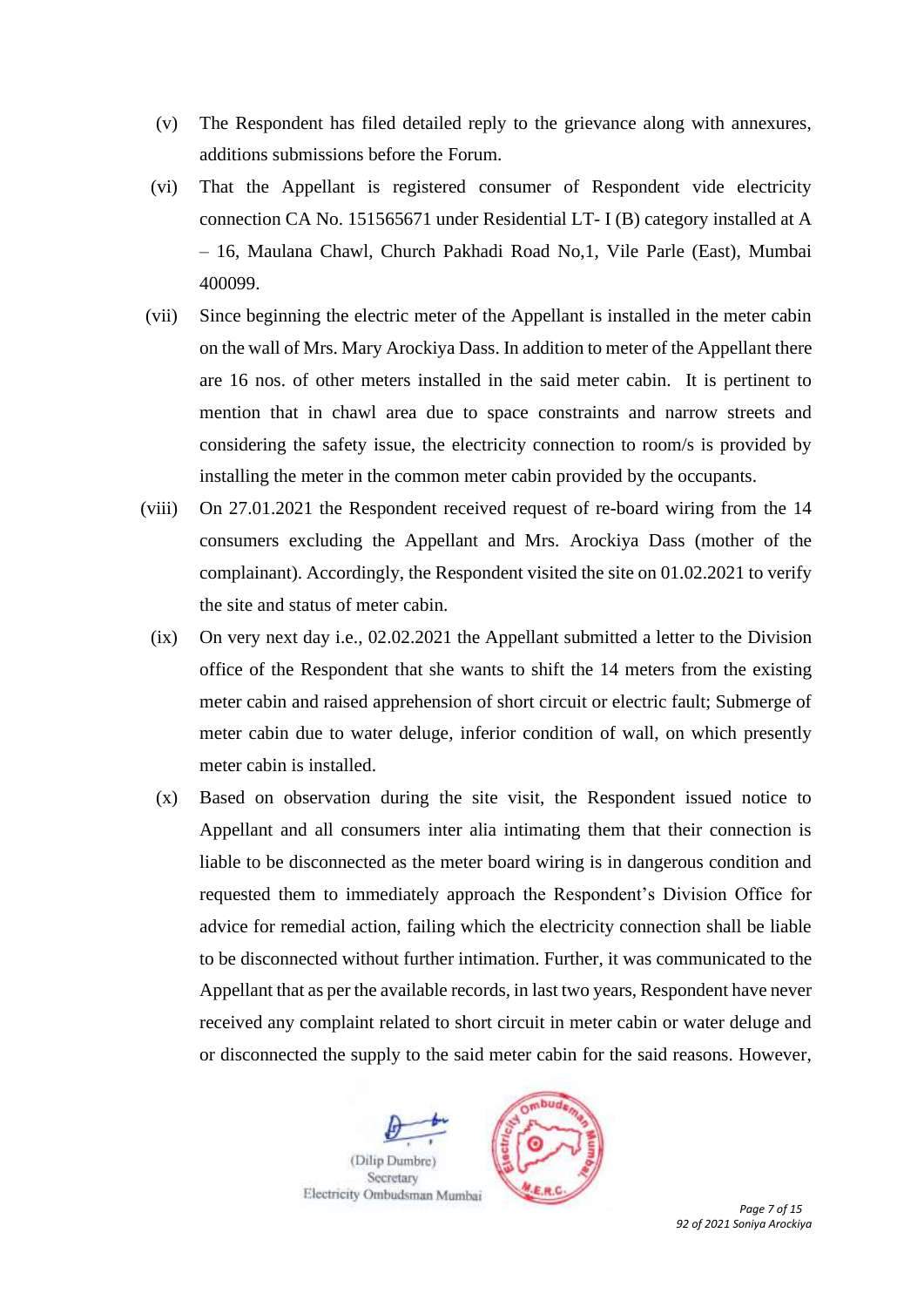considering the present condition of meter cabin, entire board wiring is required to for the safety purposes.

- (xi) The Appellant was doing follow up with the Respondent for removal of the meters, however she neither submitted the consent of other consumers with identified location for meter shifting nor she was co-operating for revamping and reboard wiring. Moreover, she sent legal notice/s to fourteen Consumers and the Respondent through her lawyer, Advocate Krishnan Iyer on 06.03.2021 to shift / remove all other fourteen meters from said meter cabin. The Appellant made repeated complaint via email and letters to Respondent and Police station through her lawyer and herself on shifting of other fourteen meters.
- (xii) In response of the complaints and legal notices, each and every time the Respondent showed its willingness to shift the meter cabin to a suitable alternate location provided, the Appellant / other consumers arrange consent of all meter holders for shifting of said meter cabin and make formal application and to provide suitable location to shift all meters. However, the Appellant failed to provide formal application with consent of all consumer and alternate location for shifting of entire meters installed in the said meter cabin.
- (xiii) It is submitted that, as submitted by the other consumers and also observed by the personnel of the Respondent that there is no alternate space to accommodate total fourteen meters, therefore as a special case the Respondent during discussion in presence of the police officer on 12.03.2021 and informed the consumers that if they wish to relocate the meter cabin , the Respondent is ready to shift seven meters to the space as shown by them and keep rest of the meter at its present location, however the Appellant is reluctant to accept the same and insisting to remove the entire meter cabin. The local Police, Sr. Inspector and Local Politician also intervened to explain and make her understand the practical difficulty of safety and space constraints however all efforts went futile.
- (xiv) The Appellant vide her email date 31.05.2021 wrote to Municipal Commissioner of MCGM and raised safety issue so vide email dated 08.06.2021 MCGM requested Respondent to look into the matter. Since there was no resolution and



*92 of 2021 Soniya Arockiya*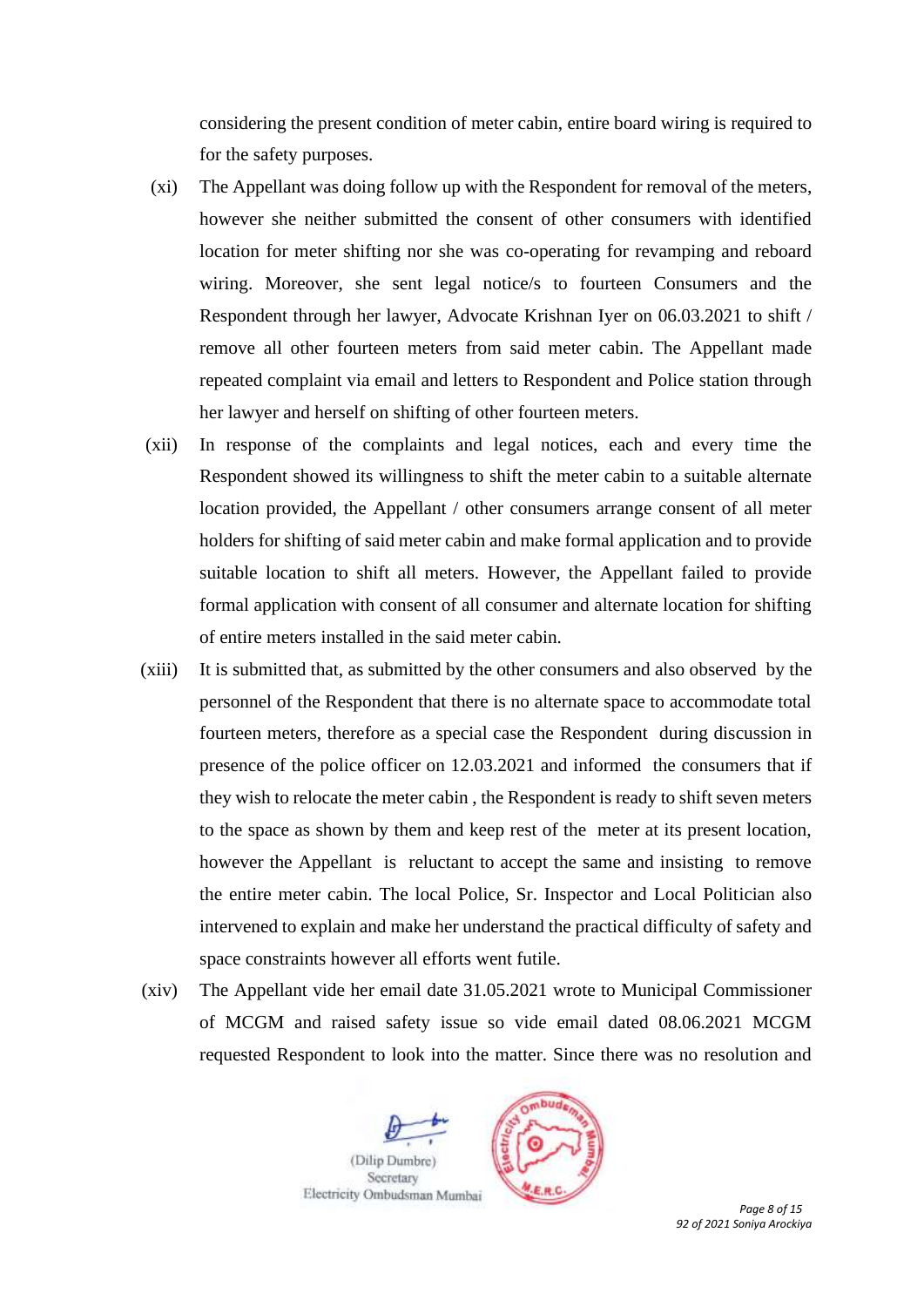consensus were coming out, therefore the Respondent was constrained to disconnect the supply on 10.06.2021.

- (xv) Soon after the disconnection of supply, on 13.06.2021 other fourteen Consumers coordinated for revamping of meter cabin in the presence of local police and the Respondent completed reboard wiring and electricity supply got restored on 15.06.2021. The condition of the meter cabin is in safe condition. Some of the photos of meter cabin before and after the revamping of meter cabin are on record.
- (xvi) Pursuant to completion of revamping works on 15.06.2021, the Appellant submitted an application for shifting of 3 meters and removal of other 14 meters from the wall. In this regard, it is humbly submitted that the premises of the Appellant is situated in chawl. It is pertinent to mention that in chawl area due to space constraints and narrow streets and considering the safety issue, the electricity connection to room/s is provided by installing the meter in the common meter cabin provided by the occupants. It is submitted that if all the consumers desire to relocate the existing meter cabin to any alternative location, then they must apply with consensus of all and provide appropriate space for shifting of meter cabin and further fulfil the formalities. In the present case, it is pertinent to mention that the meter cabin is situated on the wall of Mrs. Mary Arockiya Dass as provided by the consumers at the time of the processing of application for new connection and the meter cabin is in safe conditions.
- (xvii) From the facts mentioned herein above, it is clear that Appellant is having some issues/ differences with other residents of the same chawl. Earlier she was following up for the removal of meter cabin, which is from safety and technical point of view not feasible unless the new suitable space is provided by them.
- (xviii) It is humbly submitted that vide its Minutes/ Order dated 30.08.2021, the Forum inter alia granted opportunity to conduct meeting with all the concerned to shift to a place acceptable to all concerned. It was directed to the Appellant that she shall make a written request to Chawl Society Head with a copy marked to the Respondent.

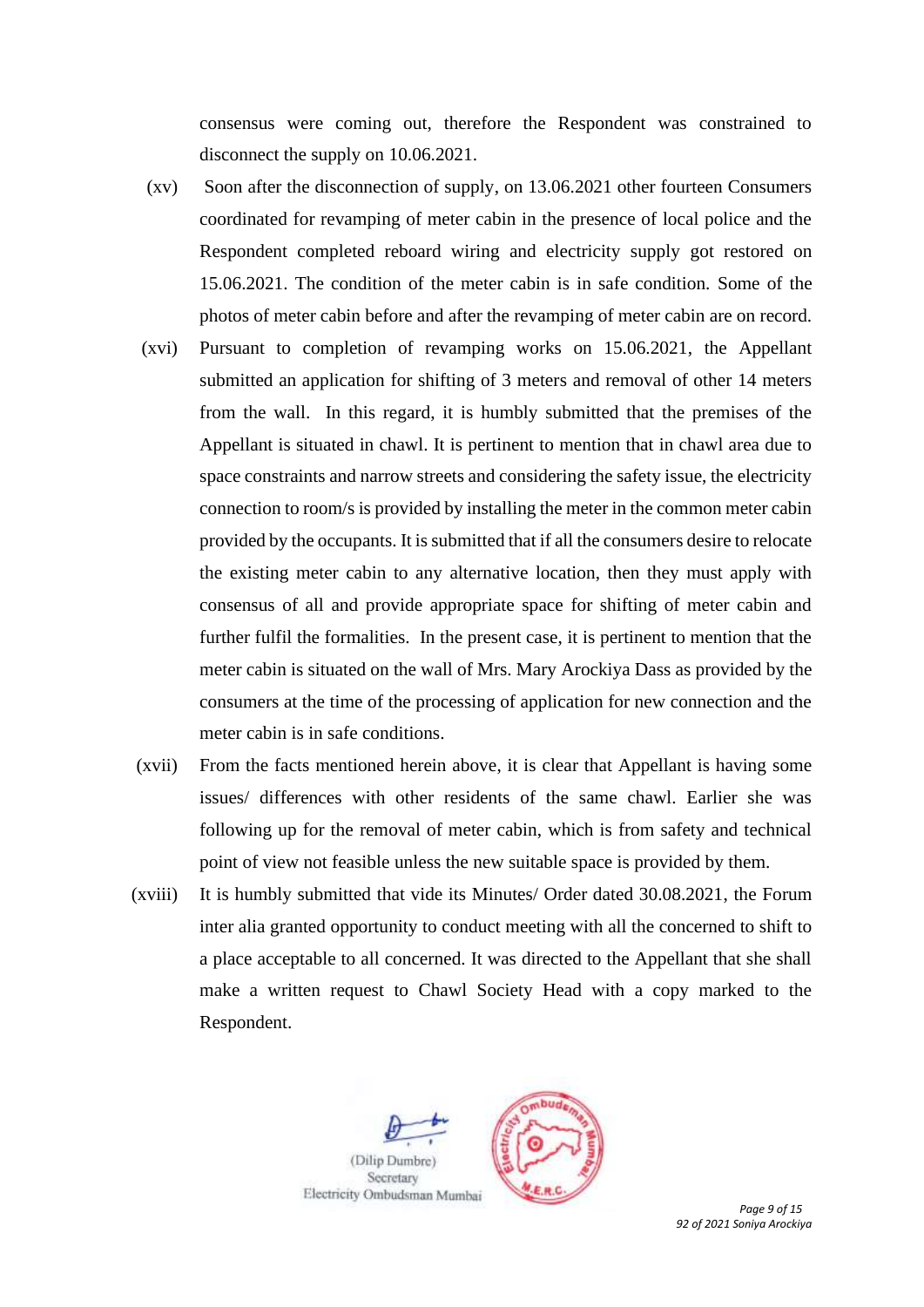A portion of the minutes/ order dated 30.08.2021 is reproduced herewith which reads as under:

*"……. The complainant / applicant shall make a written request to the Chawl Society Head, where she resides, for cooperating and attending the joint meeting in this regard with a copy marked to the Respondent / Utility (AEML) within three (3) days from the receipt of the copy of the minutes. Upon receipt of the copy of the letter from Applicant / Complainant, the representative/ s of the Respondent / Utility (AEML) within two (2) days, will approach the concerned parties/ members of chawl and fix up a day /time of a meeting in a view to explore the possibility of shifting of meters as requested by the Complainant……" (emphasis added)*

(xix) The Respondent most humbly submits that despite the Minutes/ Order, the Appellant miserably failed to comply with the aforesaid directions of the Forum, as did not mark and or shared the copies letter with the Respondent as directed in the minutes / order dated 30.08.2021.It is further submitted that except a notice dated 03.09.2021 addressed to officer of the Respondent with subject line as "*Subject: Notice to attend the meeting on 08/09/2021 at 11:00 PM-12:00 PM in the abovementioned vicinity*.", the Respondent did not receive any copy of communication which the Appellant had either with the Chawl Society Heads and or with the consumers whose meters are installed in the impugned meter cabin. Since the Respondents did not receive any intimation / copies of letter addressed to Head of Chawl and or the consumer by the Appellant, so in view of the date of meeting informed by the Appellant through the notice addressed to the officer of the Respondent, the Respondent of its own proactively addressed letters to all the consumers on 07.09.2021 with a request to attend the meeting on 08.09.2021. During meeting as confirmed with members, the Appellant did not forward any letter to members of Society for the aforesaid meeting. Out of other 14 members, only 4-5 members were present for the meeting as most of the members had gone to their native places. During meeting it was observed that except the 6 members, no one is ready to accommodate remaining 11 meters. The team of Respondent discussed and asked Appellant that whether she is ready to retain remaining 11 meters. On which, she clearly denied and stated that she does not want any other meter on her wall than meters belonging to her.

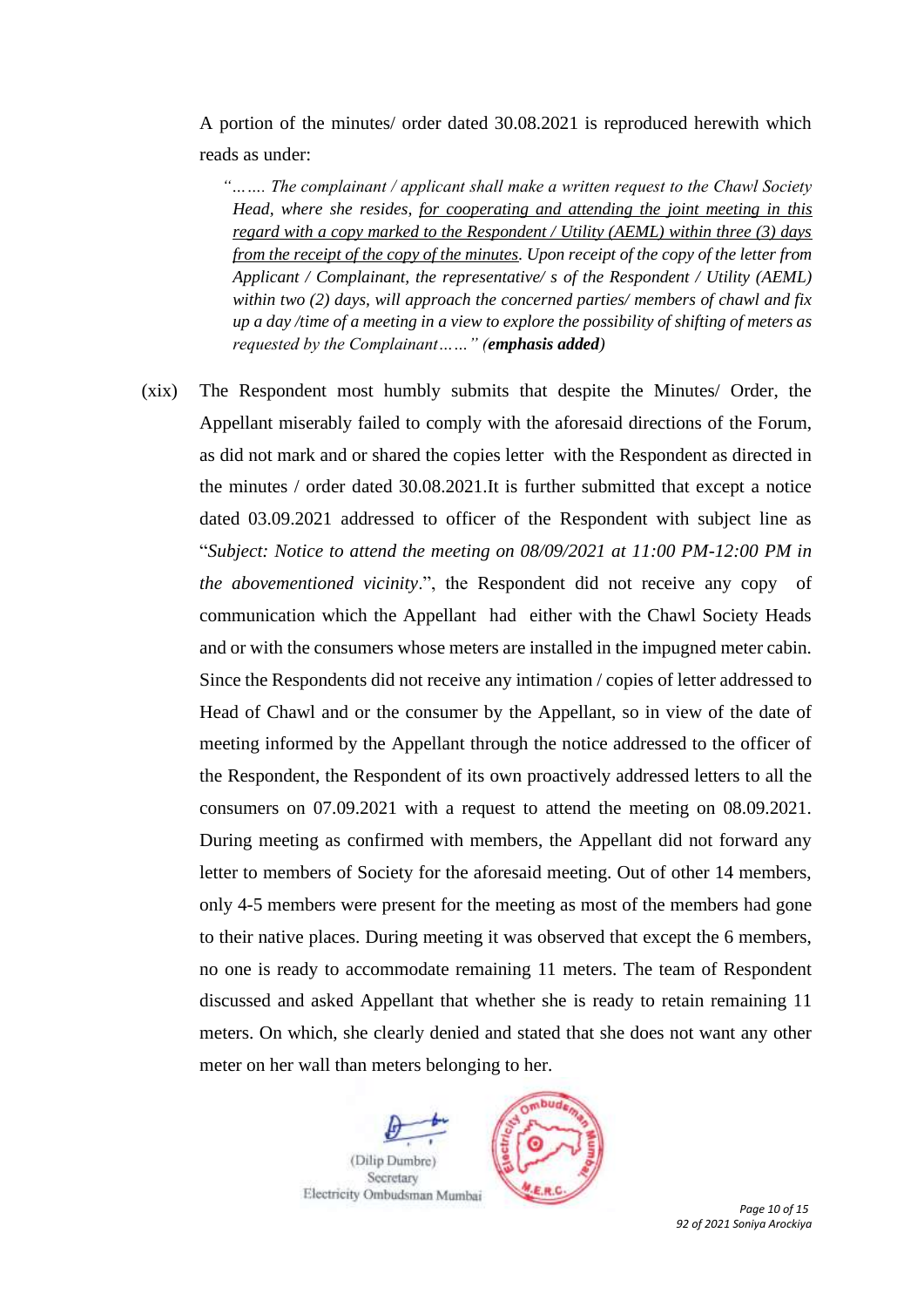- (xx) It is humbly submitted that Appellant did not make 14-meter holders/ consumers as party to the grievance and hence the present case is affected by the non- joinder of necessary party and the present Representation is liable to be rejected. However, In the interest of the consumers, two attempts of exploring the possibility of shifting meters were made by Respondent by visiting the site during the pendency of grievance before the Forum. However, at all times the non-cooperation and lack of consensus by and between the Appellant and other consumers was seen and observed.
- (xxi) It is submitted that the Appellant has submitted reference numbers of complaint filed with Respondent allegedly for electricity short circuit and electricity passing through metal portion of the house. The contention of the Appellant is false and unfounded, in fact, all complaint numbers are related to Commercial orders pertaining to Recovery, Billing and top management complaint raised by the Appellant via email. Hereto annexed as **Annexure - "D"** is screen shot of SAP module.
- (xxii) The Respondent submits that, the Forum has passed the order after careful consideration of the entire facts, documents on records, details and submissions made by the parties and there is no infirmity in the impugned order, therefore it is humbly submitted that the order passed by the Forum does not warrant any interference.
- (xxiii) The Respondent deny all allegations levelled against the various personnel of the Respondent as the same are false, unfounded and without any substance.
- (xxiv) The prayer of the Appellant is denied in toto. In fact, if the Appellant wish to shift the existing position of the meter cabin, then in such scenario she should in consonance with the consumers approach the Respondent by filing application and fulfilling the other formalities and provide a suitable space for the shifting of all meters in the meter cabin.
- (xxv) The Respondent humbly submits that, the Respondent craves leave of this Hon'ble Authority to submit further Pleadings if the circumstances so arise and rely upon the additional documents as and when required.

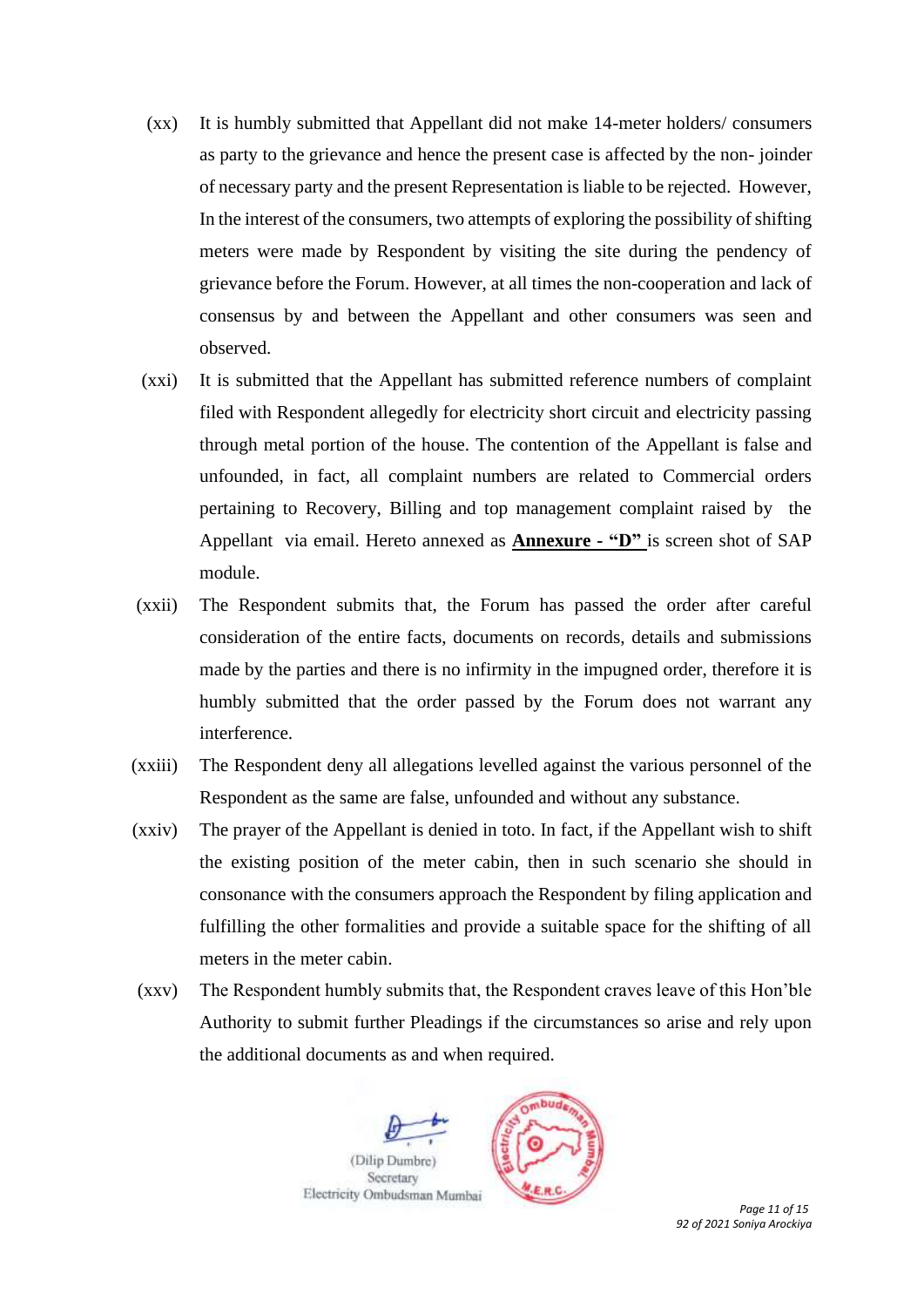(xxvi) Under the circumstances, the present Representation is untenable in law and on facts and hence ought to be dismissed with exemplary costs.

5. The hearing was held on 15.02.2022 on e-platform through video conferencing due to Covid-19 pandemic. A second hearing was held on 12.04.2022 The Appellant argued in line with her written submission. She submitted that 17 electricity meters exist on the wall, amongst them, 3 meters are of the Appellant and her family. The wall, which is in a dilapidated condition, needs to be repaired and hence, for safety of her & her family, her tenants, and other people in the vicinity, she followed up the matter with the Respondent in the month of January 2021 with a request to shift the meters. She also pointed out that the angle joint is broken, and an angle support is needed to be given. She also stated that repair work of her house is to be done, hence, shifting of meters is very necessary.

6. The Respondent also argued that 17 electric meters are installed in the meter cabin, which is fixed on the said wall, out of which 3 meters are of the Appellant and her mother. It is pertinent to mention that the space for the meter cabin was given by the owner of the chawl for all rooms of the chawl. Due to space constraints and narrow streets and considering the safety issue, the electricity connection to room/s is provided by installing the meter in the common meter cabin provided by the occupants. The Respondent stated that due to space constraint in the vicinity, it was not possible for it to shift the meters. Hence, requested that if the Appellant has any solution which is feasible, the Respondent is willing to go for it.

7. During the hearing, in order to settle the grievance amicably between the Appellant and the Respondent, direction was given to the Appellant to submit her plan to repair her wall, the tentative time frame for the repair to be done, and to suggest an alternative site to the Respondent for the meters to be relocated temporarily during the process of repair within 10 /15 days with a copy to this office.

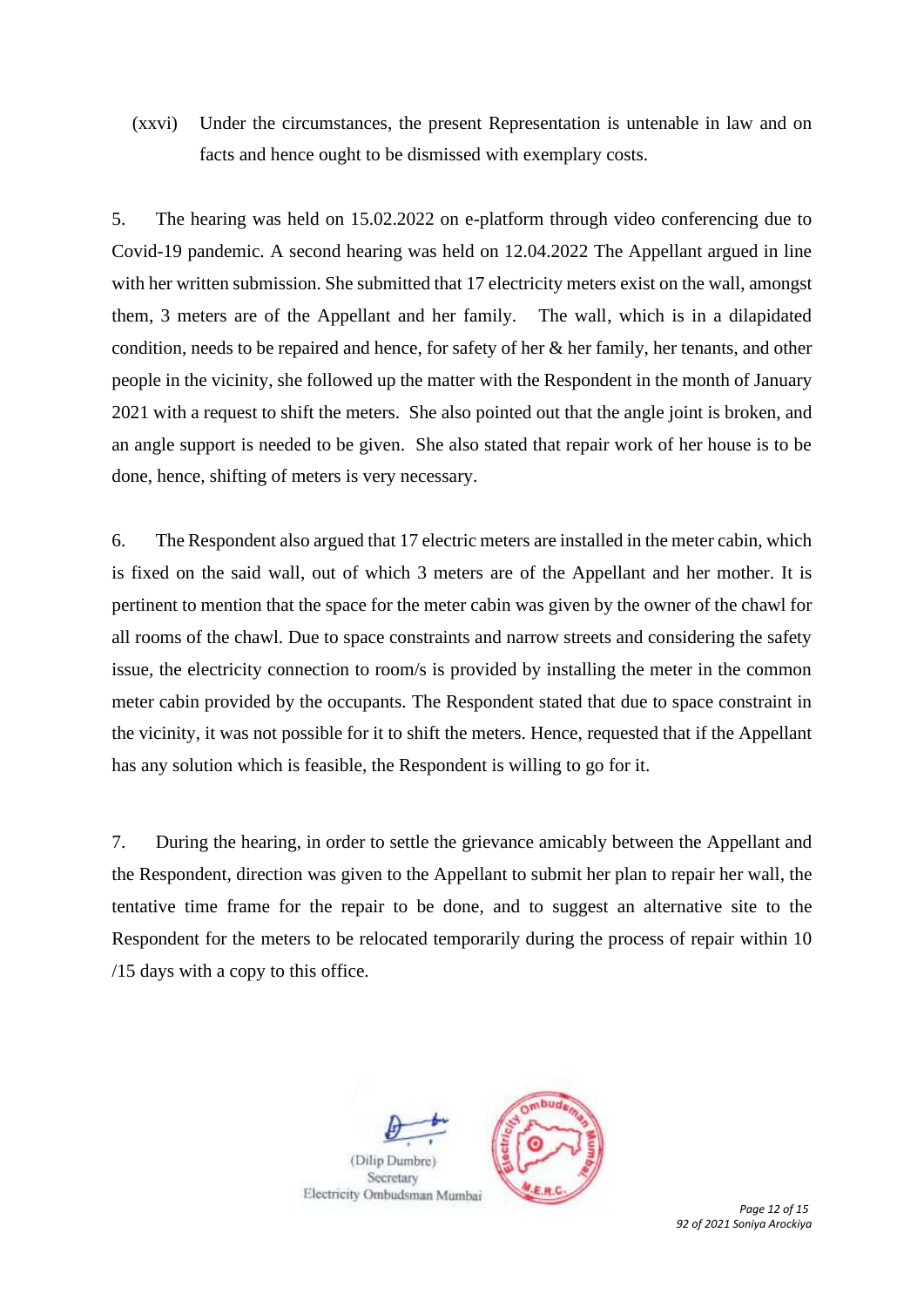8. However, instead of finalising her plan, the Appellant did not submit her plan and was waiting for the Minutes of the Meeting of the hearing conducted on 15.02.2022 in this office, as could be seen from her email dated 21.02.2022. Subsequently, a letter dated 24.02.2022 was emailed to her as well as the Respondent regarding the directions given as above.

9. It is observed from the Appellant's email to the Respondent dated 28.02.2022 that she has requested for a time of about 2.5 months to rebuild her house from ground level and to shift the meters for this period to an alternative location as identified by her. She has identified three alternative locations. She mentions this period as a 'Temporary Period'. From the reply by email dated 09.03.2022 of the Respondent, it is seen that none of the three alternative locations are suitable from the safety point of view.

The reply of the Respondent is reproduced below:

*"You have suggested following three locations to shift the existing meter cabin.* 

*1. On the Stone Compound wall to the front right side of your premises,*

 *2. On the Stone Compound wall to the front left side of your premises; and*

 *3. On the Stone Compound wall at the entrance of the chawl (Near the main bridge)*

*We have verified the aforesaid 3 locations / space suggested by you and found that these all locations are away from the existing meter cabin and to supply electricity to the premises of the existing consumers, all outgoing wires will be hanging position and thus it is not safe from the safety point of view.* 

*We suggest that understanding the site constrain and requirement for house repairing, you may carry out phase wise repairing of premises. We can shift meter cabin on temporary basis the other side of wall on your house (left side of existing meter cabin), till the remaining portion of wall is repaired, and thereafter the meter cabin will be shifted to the original position."*

10. Thus, the current position is that the Respondent has suggested that the Appellant carries out phase wise repairs of her house. However, this is not acceptable to the Appellant. Unfortunately, despite the hearings conducted by this office, no amicable solution has been found to this issue. It is not possible for this office to issue any specific directions for shifting of meters in a situation where hanging wires can pose a danger to passers-by.

11. This matter was already heard before the previous Electricity Ombudsman. After the new Electricity Ombudsman took over the charge, the matter was again held for rehearing on

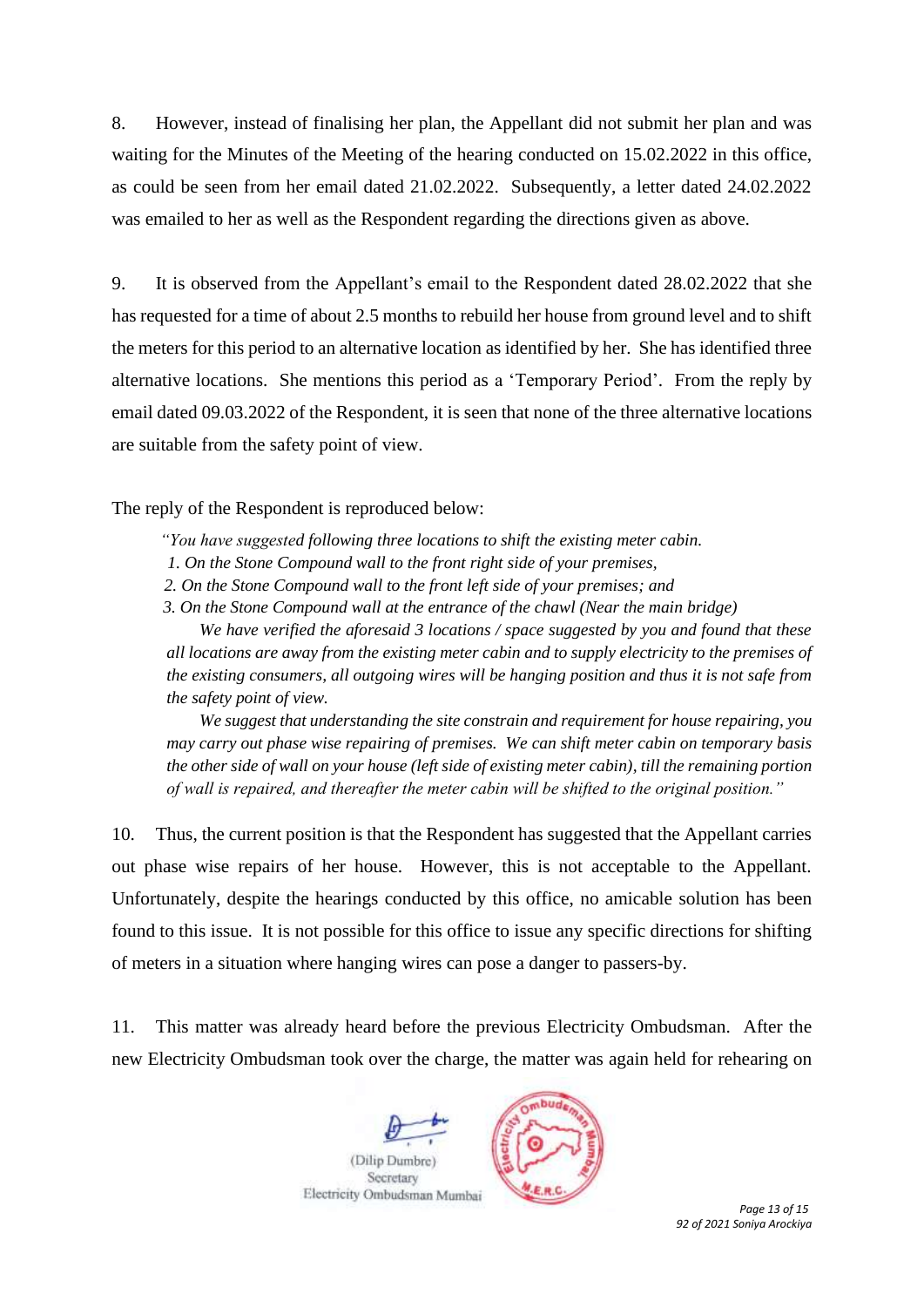12.04.2022 on e-platform through video conferencing. The Appellant argued her case once more reiterating that the wall is so damaged that it has chances to fall during the monsoon season. She further stated that she needs a minimum of 2.5 months to build her house from the ground level. But in the current situation, the risk of hanging wires will be there for at least 2½ months. If any mishap occurs in this period, the issue may arise as to who is responsible for it.

12. Further, even after the repairs are carried out, the Respondent has clarified that the meters will again have to be shifted back to the same current location. Thus, in the long term, the dispute will remain unresolved. The Appellant seems determined not to allow to retain the meters on her outer wall. From the developments of the case, the intention of the Appellant seems to be to prevent the meters from coming back on her outer wall under any circumstances. The dispute is technical rather than legal in nature, as it involves the issue of identifying a safe and acceptable location for shifting the meters.

## **Analysis and Ruling**

13. Heard the parties and perused the documents on record. The main intention of the Appellant is to shift the common meter cabin from her wall and either install the individual meters on the respective members' walls or to some other alternative location. She further stated that she needs the period of two and a half months to repair her house from the ground level. However, even after these repairs are carried out, she did not convey her willingness to place the meters back in their original location. Also, the Respondent is not willing to transfer the meters to her suggested location for two and a half months from the safety point of view. Therefore, this issue is not getting resolved.

14. A valid grievance before the Electricity Ombudsman (Mumbai) relates to complaints about billing, interruptions in power supply, voltage of power supply and similar issues. But in this case, the dispute relates to location and shifting of meters. It is also seen that the meters have been located in their current position for the last 20 years without any issue being raised by anyone. It is only recently, after some residents requested for rewiring the existing meter